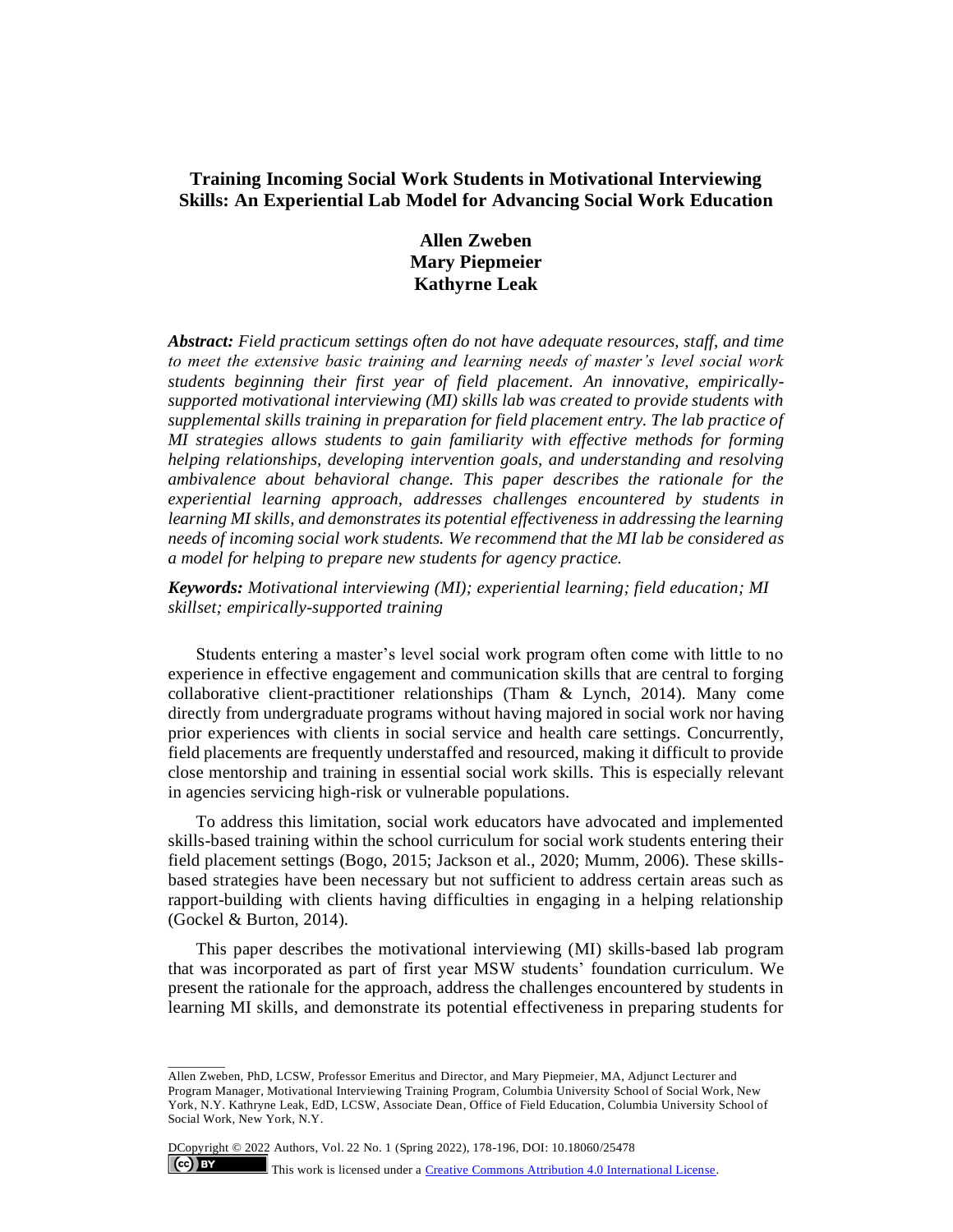entry into field placement settings. We present a limited number of exercises to illustrate how they can be used by students to develop and improve a MI skillset.

# **MI Training in Social Work Education**

To better prepare social work students for entry into their placement settings, motivational interviewing (MI) training has been incorporated into school curricula to help students learn essential MI strategies linked with behavior change (Hohman, 2021; Iachini et al., 2018; Pecukonis et al., 2016). Students learn how to employ such techniques as open-ended questioning, affirming, reflective listening, and summarizing (O.A.R.S.) to forge a collaborative partnership for shared decision-making and enhancing a commitment to change (Hohman, 2021; Miller & Rollnick, 2013).

Studies of MI training with social work students have shown that the majority demonstrated an improved capacity in working with clients in their field settings (Hohman et al., 2015). Feedback on these programs has indicated that students have a deeper grasp of practical applications of core social work skills while opening up opportunities to expand their skillset in the field (Greeno et al., 2016; Hohman et al., 2015; Iachini et al., 2018; Pecukonis et al., 2016; Phillips et al., 2018).

The efficacy of MI with diverse, at-risk populations in a variety of contexts and settings is supported by an extensive literature (Lundahl et al., 2010). At the same time, there is now empirical evidence supporting MI training methods for improving the capacity of practitioners to learn and sustain MI skills in routine everyday practice (Schwalbe et al., 2014). What is most valuable about MI is that it can be adapted to various field placement opportunities. MI can be effectively employed as a stand-alone approach or in combination with other approaches such as cognitive behavioral therapy, case management, and pharmacotherapy to improve client outcomes (Miller et al., 2019; Zweben & Piepmeier, 2020).

For all of the stated reasons, we developed and implemented an innovative MI skillsbased lab program for first year master's level social work students. The skills-based lab training program has been adopted from an empirically-supported, experiential learning approach that has been recommended by educators interested in improving field education (Bogo, 2015; Cheung & Delavega, 2014; Huerta-Wong & Schoech, 2010) and motivational interviewing skills training (Madson et al., 2009; Martino et al., 2011; Miller et al., 2004; Schwalbe et al., 2014).

The lab model provides students an opportunity to try out new skills for forming helping relationships, developing intervention goals, and understanding and resolving ambivalence about behavior change (Lewis & Gibson, 1977). Students learn how to use MI strategies to navigate challenging dialogues, address roadblocks, and soften discord in their interactions with clients and others (Miller  $&$  Rollnick, 2013). The lab offers the added dimension of improving students' self-awareness and self-reflection in their communication with peers, faculty, field instructors, and clients. In other words, students are enabled to demonstrate a beginning familiarity with MI principles and practices,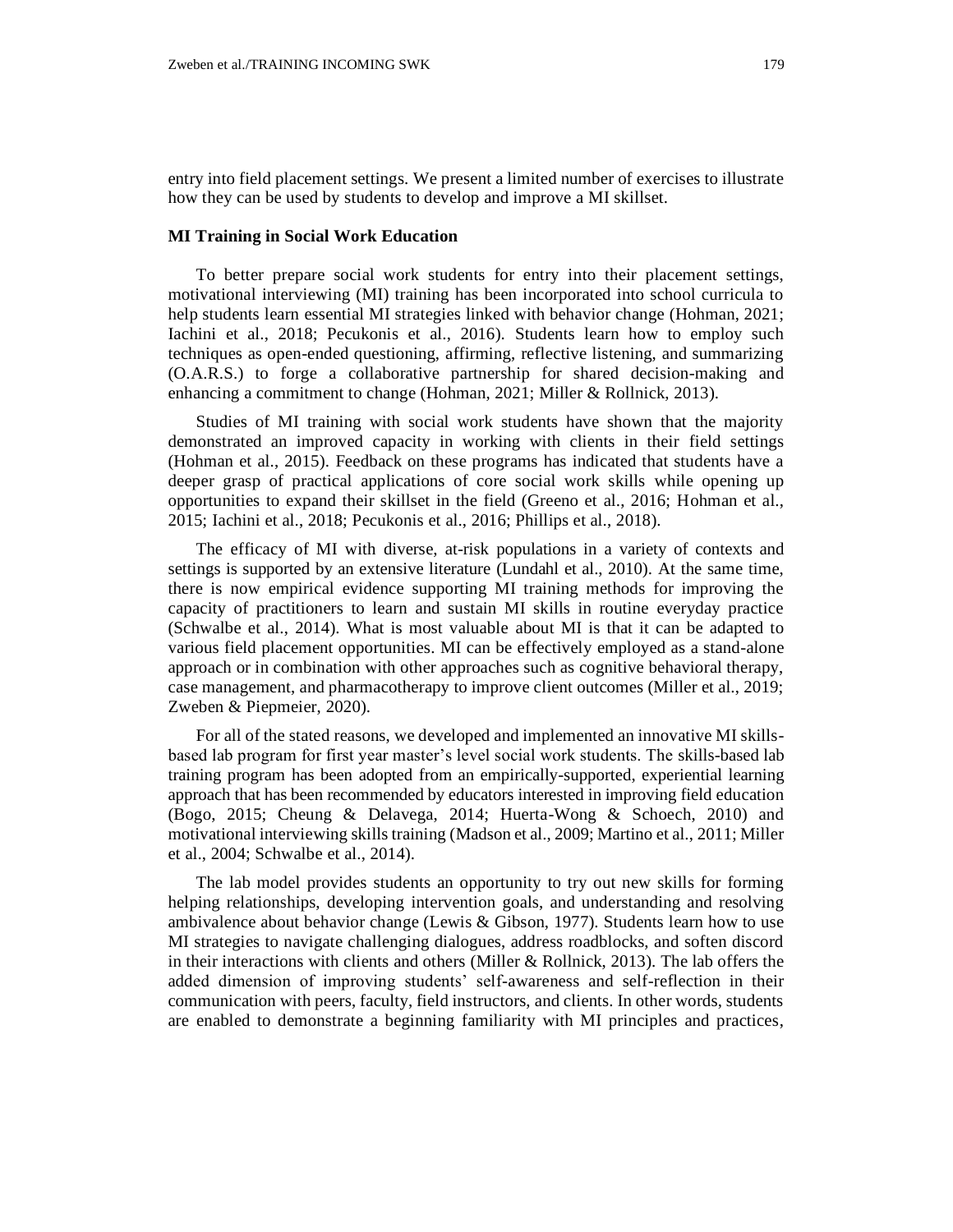allowing them to implement a MI skillset into their field placements and educational settings.

#### **Motivational Interviewing Skills Lab**

The MI skills lab consists of weekly, two-hour sessions over a 7-week period. Sessions are led by certified lab instructors who are required to complete 14 hours of training on the lab teaching model and content. Lab instructors are comprised of faculty and advisors, field instructors, and social work practitioners from the community. The MI lab is offered to both residential and online MSW students. Since the Spring of 2020, the lab is only offered to students in a synchronous online platform due to the ongoing COVID-19 pandemic.

The lab was originally considered a field seminar for incoming students. Students were expected to participate in the lab during their field placement hours. This requirement was found to be impractical for many students. Consequently, the lab became a noncredit course incorporated into the foundation year curriculum. This includes students enrolled in the two-year, 16-month, and five term international programs. Full-time students in the two-year program have to complete two consecutive years of four semesters (fall and spring semesters). Sixteen-month students begin fulltime study in January (spring semester) and fulfill the requirements for the MSW degree in four consecutive terms by continuing through the summer. Five-term international students attend the program over the course of five terms with courses over the summer between their first and second year. Students who are advanced standing (hold a BSW degree) are not expected to participate in the lab given their one-year accelerated stay in the program.

Since 2018, approximately 1200 social work students and 61 certified lab instructors have participated in the lab program. The lab sections are generally comprised of 16-18 students. For example, in the fall 2020 semester, 403 students were assigned to 24 lab sections;. 67% of the labs were comprised of 18 students, 25% of the labs included 17 students; and 7% of the labs involved 15-16 students..

As part of the program, we have developed a comprehensive and detailed training manual which can be adopted by other institutions interested in developing a MI skillsbased training lab program. The training manual includes innovative instructional videos, interactive exercises, role-play scenarios, as well as coding sheets and other tools to measure student performance. The content covered has been drawn from the review of the literature on MI training (e.g., Schwalbe et al., 2014) and our experiences in training professionals working in different organizational contexts. Finally, two of the authors (AZ and MP) regularly meet with lab instructors to review student progress in the labs and obtain feedback on how to improve the program. This has helped to modify the content and exercises covered in the lab.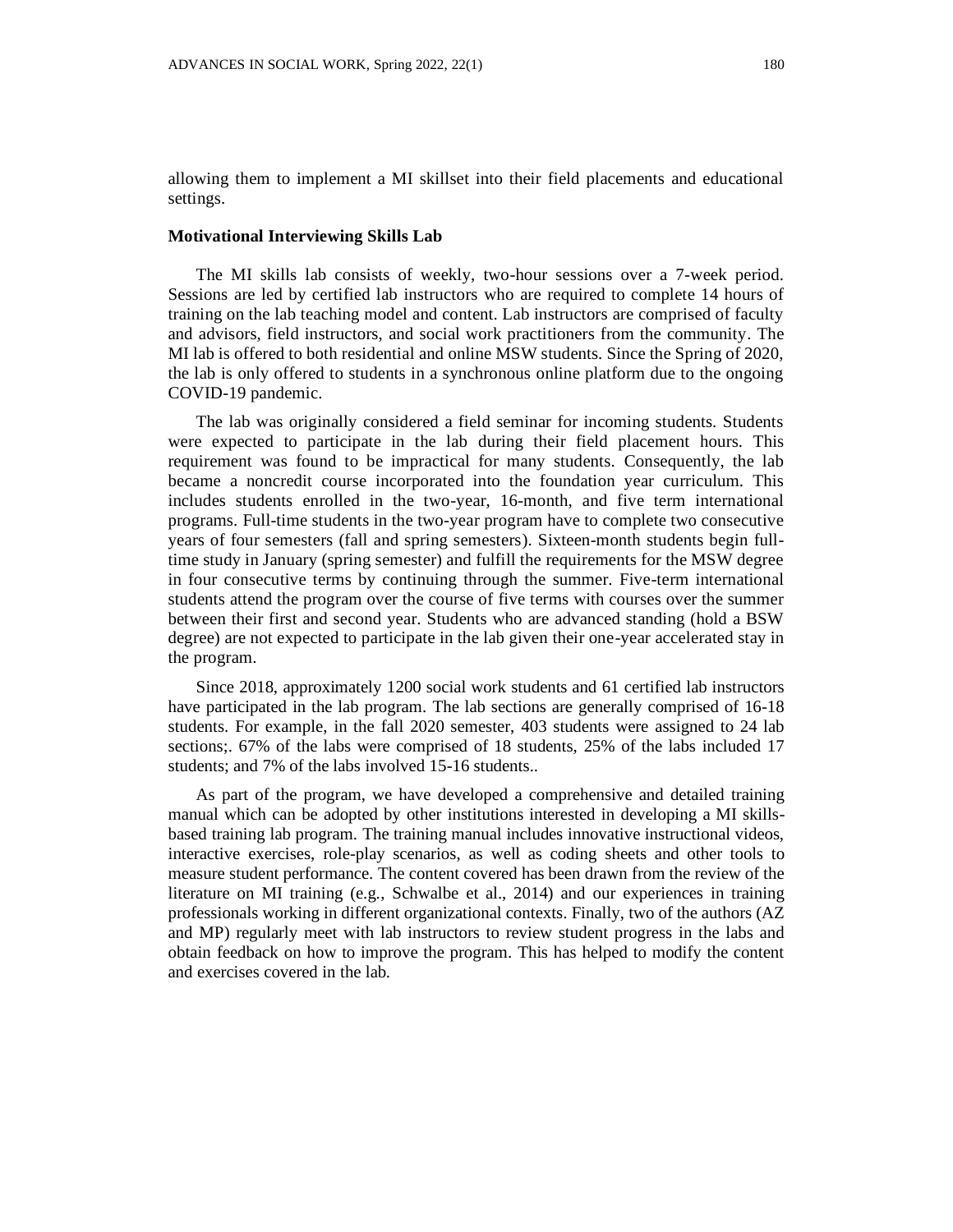### **Experiential Learning Approach for Skills-Based Training.**

The MI skills-based lab is designed as a highly interactive training in an experiential learning environment. Experiential learning is a "hands-on" approach toward knowledge and skill acquisition in which the focus is placed on students learning by doing*.* This is in contrast to a didactic method in which students passively take in information through lecture-based teaching. Research has supported experiential learning as a well-grounded method in social work field education (Bogo, 2015; Cheung & Delavega, 2014; Huerta-Wong & Schoech, 2010) and in motivational interviewing trainings (Madson et al., 2009; Martino et al., 2011; Miller et al., 2004).

There are three distinct components to the experiential learning process in the MI Lab (see Figure 1): (1) practice exercises (role playing), (2) debriefing (self-reflection), (3) observational feedback, and (4) conceptualization (connecting experience to MI principles/terminology). These components are a reiterative process as each new skill is introduced over the course of the seven sessions.

*Practice Exercises.* Practice exercises can range in style and in format. The majority of exercises are performed as "real" plays where students perform scenarios from their own personal lives (e.g., "I need to find a balance between school and family obligations"). There are many advantages to real plays: practicality-wise, they are easier to implement, can be spontaneous, and give students a chance to be on the "receiving" end to understand the effects of the skills on interactions. Furthermore, the speaker is able to provide an honest assessment of the impact of the exchange with the listener: did the speaker truly experience a sense of movement or change in a positive direction based on the listener's behavior?

Students also perform "role" plays based on real client encounters derived from their field placement experiences. This gives students an opportunity to practice and reflect on what strategies and skills would be most useful and effective with the various populations with whom they are working. Students can also consider what they could have done in past situations where they would have found MI skills to produce a better outcome.

Sessions are structured in such a way so that with each new skill, students must first experience the "feeling" of how to apply the skill effectively. Most students come into the session with little to no familiarity with underlying technicalities of MI. As opposed to the instructor lecturing or modeling for the students why and how a skill may be used, students engage in a form of experimentation first by "testing" how they think this particular skill would be most useful and helpful in a situation and why.

Additional exercises that take on a different form of role/real playing are interactive videos that simulate an encounter with a hypothetical client. Students are given a brief background on a particular client and their case. In all simulated exercises, the scenario takes place as their first encounter with the client. Subsequently, the students watch and listen to the client provide a statement as if they were talking to them; the students are then prompted to generate a response using one or more of the micro-skills (open-ended questions, affirmations, reflections, or summaries). The exercise continues with each successive statement given by the client. Interactive video exercises provide a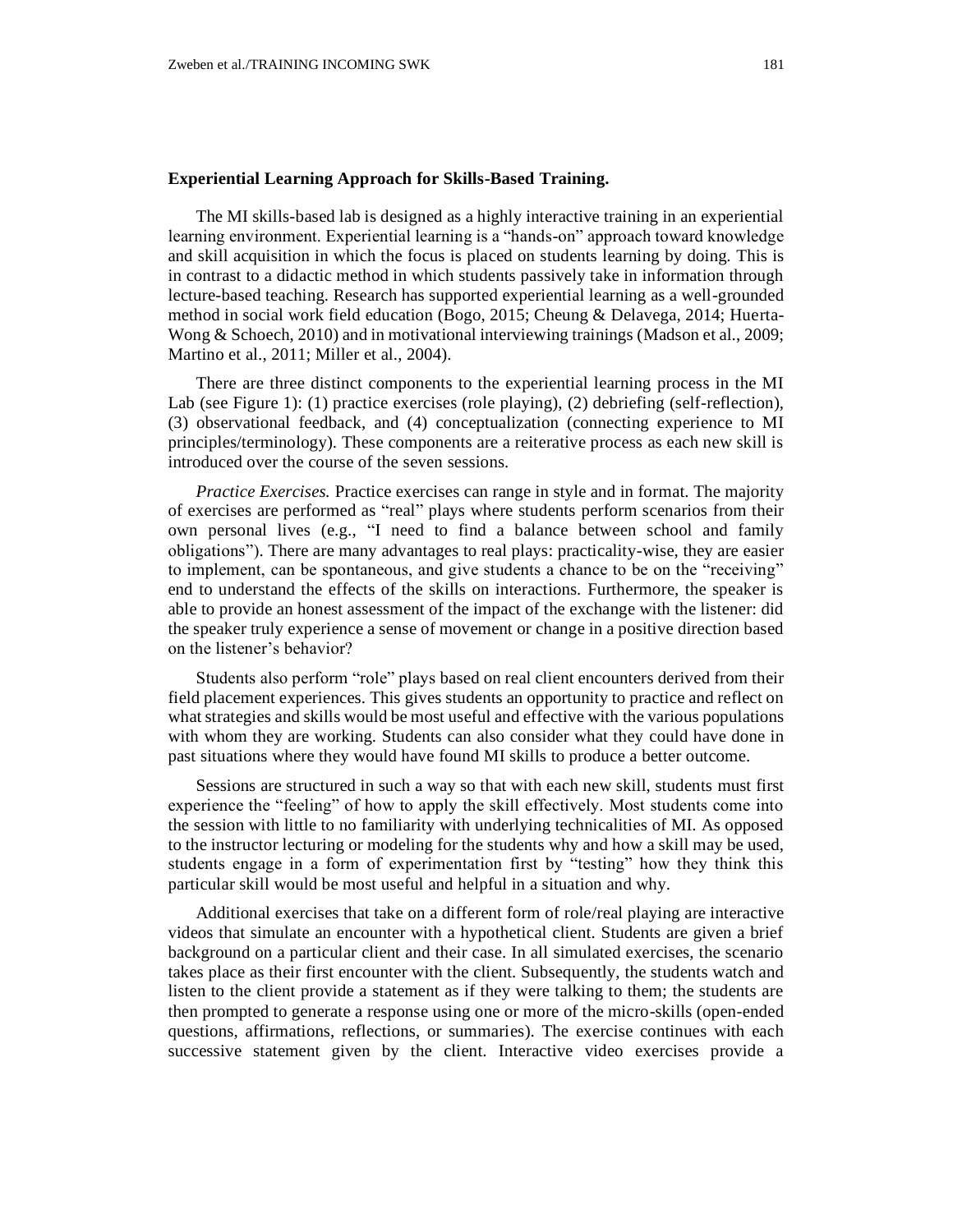standardized form of practice with a "realistic" component in the context of a clinical setting. Skills can be practiced and applied toward problems or issues that may not arise in a peer-to-peer real play.

*Reflection/Observation/Feedback*. After each practice exercise, students participate in a debriefing phase during which they are asked to reflect on their experience and observations post-exercise. This debriefing encourages two forms of critical assessment: a self-awareness of one's own growth and an ability to provide constructive feedback from observations of others engaging in practice. This helps students internalize the purpose, function, and impact of the skills. The instructor plays a facilitative role in the discussion and feedback phase. Feedback is empirically supported as important not only for skill development, but also for the sustainability of proficiency and adherence of skills in trainees (Kourgiantakis et al., 2019; Roulston et al., 2018; Schwalbe et al., 2014).

Figure 1. *Experiential Learning Model*



*Bridging practice and theory/concepts.* A comprehensive training on skills-building connects the experiential component to established knowledge and understanding of the fundamental concepts and principles of MI. In similar fashion to MI, facilitators guide the students to articulate an abstraction of their experience in the previous phases (role/real playing and debriefing) to connect to broader themes of what it means to effectively communicate. This experience ultimately forms a summary or "take-home message" of what the students have expressed and learned from their debriefing.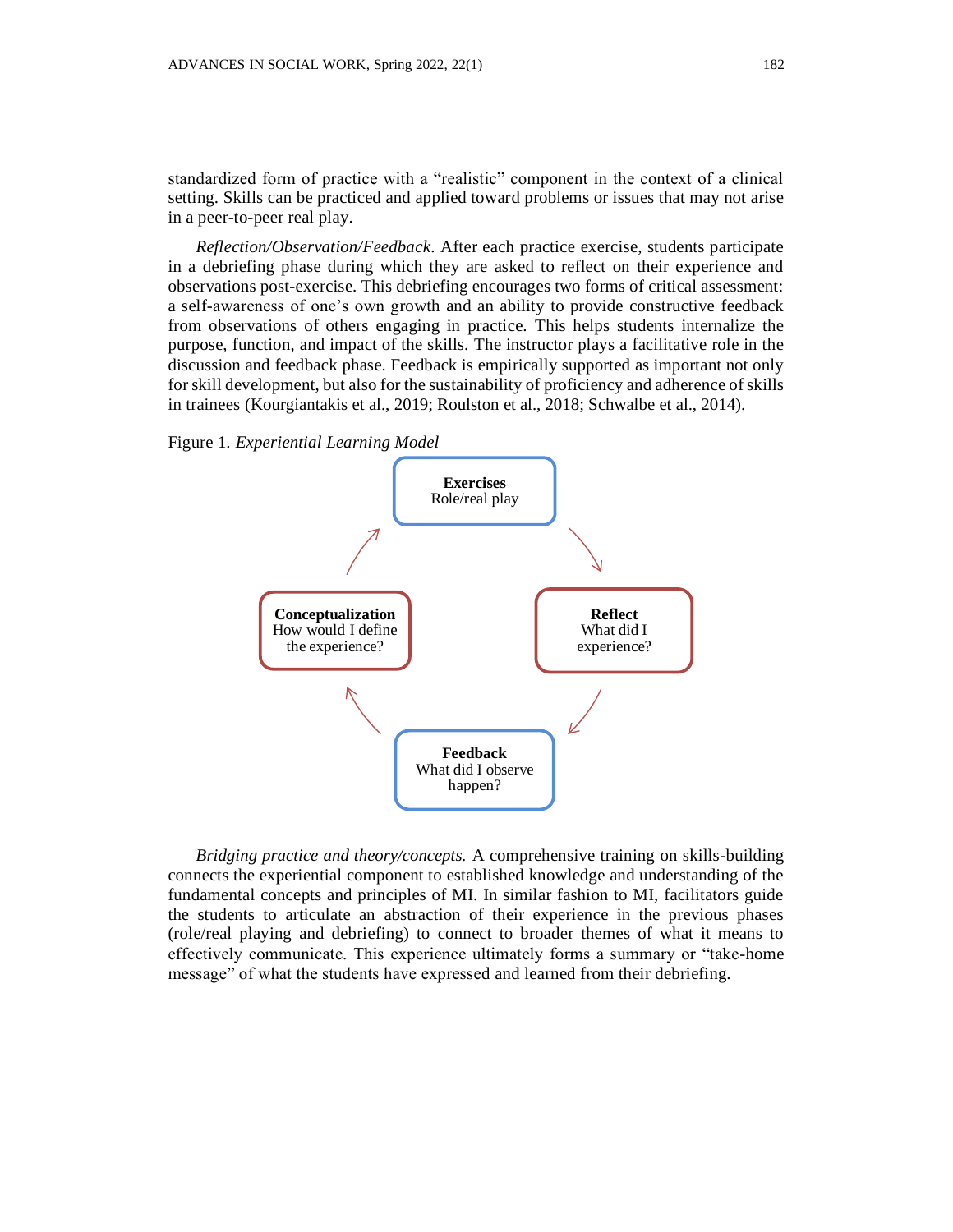*Log assignments*. An additional component of the experiential approach is the introduction of a weekly log assignment. Students maintain a weekly log to reflect on their experiences in exercises from the sessions and to record instances of practicing specific skills in their daily life and/or field practicum over the past week. The weekly logs are multi-purposeful: they allow the instructor to receive feedback on the course exercises and, in general, become more familiar with the student experiences in the lab. The logs inform the instructor on which skills and concepts students have grasped and which require more practice and instruction. Instructors also learn what exercises have been most and least helpful. Another purpose of the logs is to give students continuity in their practice outside of the lab; students are prompted to practice specific skills (e.g., reflections or open-ended questions) in-between sessions and then to reflect on the effectiveness and outcome of those skills. Additionally, it provides students a chance to hone skilled, active listening  $$ observing moments and exchanges relevant to motivational interviewing.

# **Engaging: Understanding and Forming a Helping Relationship**

Most students who enter a social work program come without having a clear understanding of what it means to be involved in a helping relationship. Many have limited knowledge and/or practice in employing skills required to foster a working alliance. Forging a helping relationship is essential (but not always sufficient) to facilitate a person's readiness and commitment to change (Miller & Moyers, 2021). MI spirit is the foundational component of effective MI practice (Miller & Rollnick, 2013). MI spirit gives a broader meaning/sense to the lab for all areas of specialization (e.g., substance use, mental health, and criminal justice). MI spirit is defined by four pillars of practice: (1) collaboration (working in partnership); (2) evocation (supporting and eliciting a client's commitment to change); (3) acceptance (recognizing absolute worth); (4) and compassion (communicating genuine interest and concern). Students are first introduced to MI spirit with an exercise in which they reflect on personal experiences with, and characterize the primary features of, what it means to be in a helping relationship (Table 1-Dilemma exercise).

*Reflections vs. questions*. Reflections are considered the most fundamental and challenging tool in forming a constructive relationship between practitioner and client. Reflections are more useful than questions for gathering relevant information about the client and guiding the client toward a deeper contemplation and exploration of their thoughts about behavioral change (Miller & Rollnick, 2013). Asking too many questions can cause the client to feel burdened, defensive, exposed, and vulnerable which in turn can interfere or disrupt efforts toward establishing a working relationship. Excessive questioning can inhibit a conversation from moving forward in the direction of exploring a client's thoughts, feelings, and perspectives on their motivation for positive change.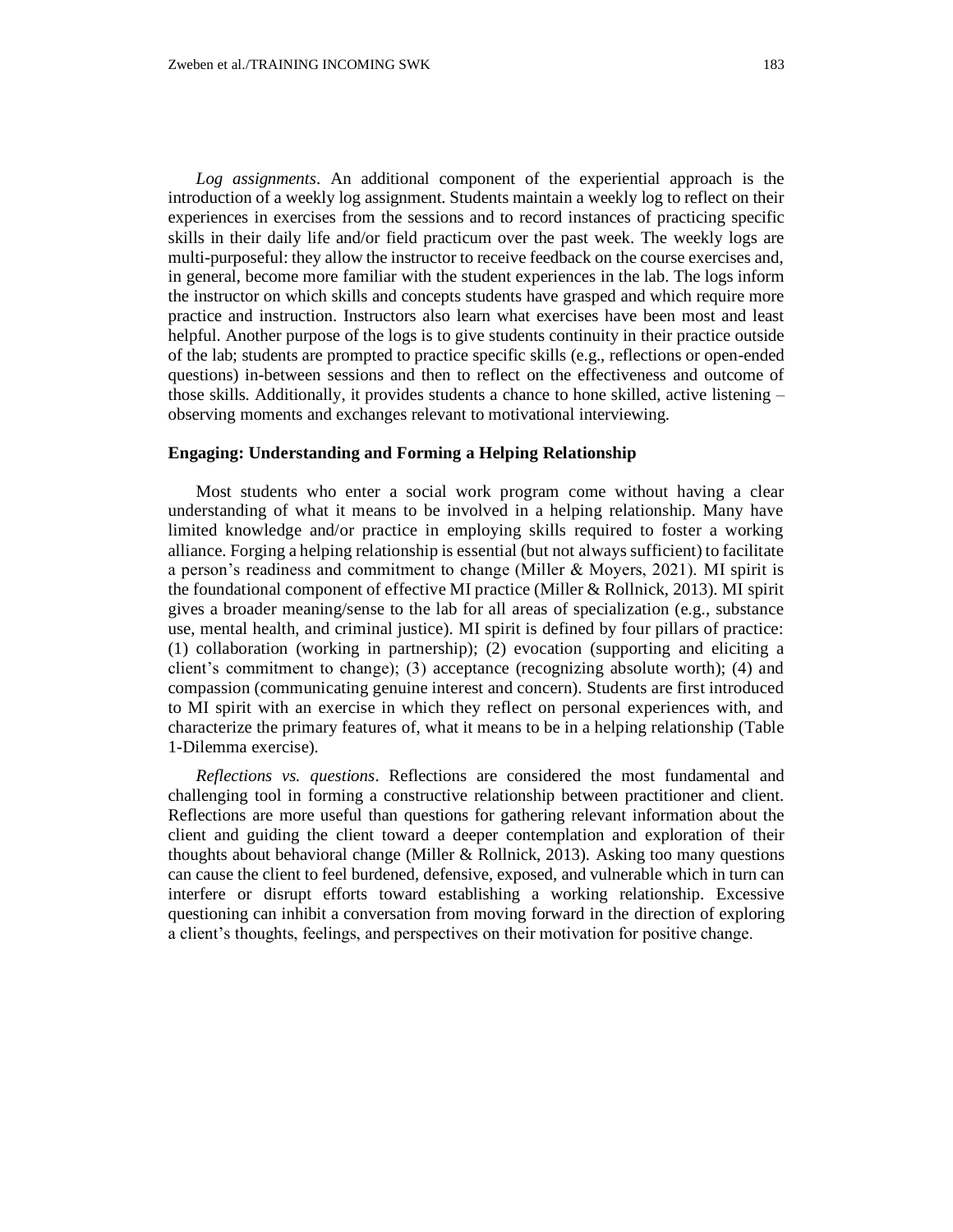|                                         | <b>Assignment</b>                                | <b>Challenge</b>                                                                                    | <b>Learning Objectives</b>                                                                                                                                                                                                                     | <b>Procedures</b>                                                                                                                                                                                                                                                                                                   |
|-----------------------------------------|--------------------------------------------------|-----------------------------------------------------------------------------------------------------|------------------------------------------------------------------------------------------------------------------------------------------------------------------------------------------------------------------------------------------------|---------------------------------------------------------------------------------------------------------------------------------------------------------------------------------------------------------------------------------------------------------------------------------------------------------------------|
| <b>Engaging &amp; Forming a Helping</b> | Dilemma                                          | What does it mean to be<br>in a helpful relationship?                                               | Identify key rapport building skills &<br>define MI spirit.                                                                                                                                                                                    | Students list characteristics of ideal person & non-ideal<br>person to address personal dilemma.                                                                                                                                                                                                                    |
|                                         | Reflections vs.<br>Questions                     | What is the function $&$<br>importance of reflecting?                                               | Practice accuracy & hypothesizing<br>meaning behind a person's words in giving<br>reflections.                                                                                                                                                 | In dyads, listener must give 3 reflections for every 1<br>question in discussing speaker's desire for behavior<br>change.                                                                                                                                                                                           |
|                                         | Open-Ended<br>Questions                          | What makes an open-<br>ended question effective?                                                    | Practice creativity in formulating a<br>question to evoke more information; to<br>experience the effect of asking open-ended<br>questions.                                                                                                     | Students are given a closed-ended question to convert into<br>an open-ended question.<br>They pose the question to a partner to test effectiveness in<br>eliciting clinically meaningful responses.                                                                                                                 |
|                                         | Affirmations                                     | How do we affirm<br>"hidden strengths?"                                                             | Practice extrapolating from given<br>information to reveal underlying strengths<br>& validate the person as a whole.                                                                                                                           | Students are presented a series of vignettes containing<br>situations with clients or friends.<br>Students come up with MI consistent affirmations to give<br>to the person in the vignette.                                                                                                                        |
| Resolving Ambivalence About Change      | Evoking &<br>Responding to<br><b>Change Talk</b> | How do we elicit<br>increased importance &<br>confidence in change<br>speech?                       | Develop a strategic skillset to evoke &<br>respond to change talk in order move the<br>conversation in the direction of positive<br>change.                                                                                                    | In dyads, listener practices strategies that are deemed<br>effective at evoking & responding to change talk.<br>Strategies are employed to move speaker along a<br>continuum of change (from identifying goals to exploring<br>& supporting reasons & options for change).                                          |
|                                         | Reducing<br><b>Sustain Talk</b>                  | How do we help<br>facilitate a behavior<br>change while keeping<br>with "where the person is<br>at? | Demonstrate an understanding &<br>acceptance of sustain talk; to learn how to<br>slow down the process & employ<br>strategies to reduce sustain talk; to<br>experience how persuasion can negatively<br>impact behavioral change.              | In a "round robin," students take turns responding to a<br>speaker's sustain talk statements, using strategies that will<br>help soften sustain talk & elicit positive speech about<br>change.<br>The rest of the group provides constructive feedback on<br>what was effective/helpful at minimizing sustain talk. |
|                                         | Discord                                          | How do we address<br>dissonance in a working<br>relationship?                                       | Employ strategies that reduce or do not<br>invite further discord on the part of the<br>client.<br>Learn how to demonstrate an acceptance<br>of person's perspective of their situation $\&$<br>support a person's autonomy in the<br>process. | Students are presented with hypothetical client statements<br>that express discord with the working relationship.<br>Students come up with responses to each statement that are<br>MI consistent with reducing or softening discord.                                                                                |
|                                         | Planning                                         | How do we pre-<br>emptively address<br>obstacles to the planning<br>process?                        | Develop fluency in employing elicitation<br>& reflective skills as means for reducing or<br>removing obstacles to the planning<br>process.                                                                                                     | In dyads, listener guides the speaker to discuss their<br>planning process as well as explore & address potential<br>obstacles that could interfere with meeting behavior<br>change goals.                                                                                                                          |

Table 1. *Motivational Interviewing Exercises*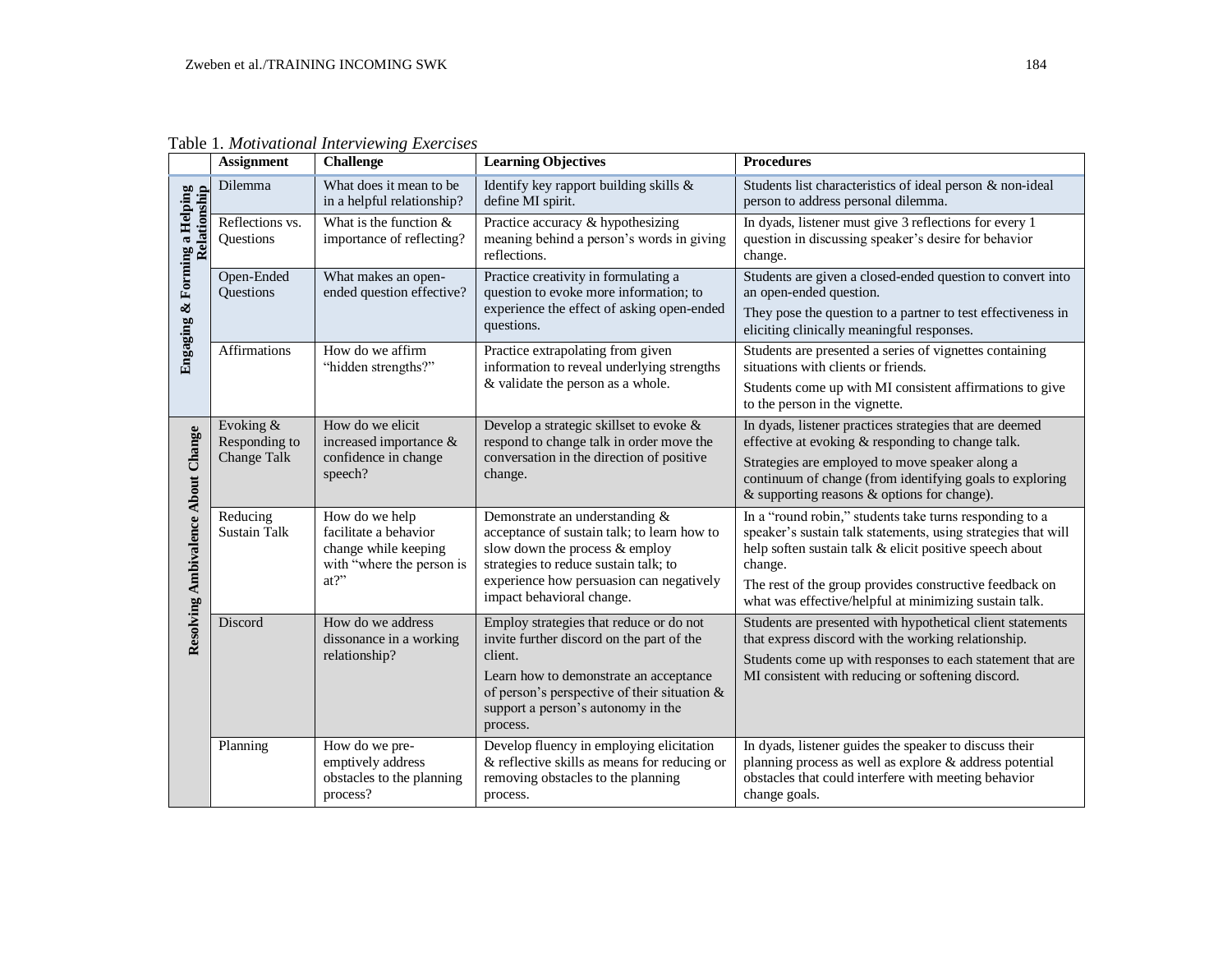In typical daily conversations, it is very common for students to rely on asking questions when forming relationships and getting to know someone. As part of the lab learning process, students gain a deeper understanding of this concept by actually experiencing and observing the downside of being caught in the "q&a trap"—a cycle of repetitive questions and answers with no specific direction for the conversation (Miller & Rollnick, 2013, p.61). Practice exercises include having students role/real play a scenario in which they can only ask questions, then repeat the scenario but using only reflections. A more direct skills-based exercise has students follow the 3:1 rule in which they are only allowed to ask one question for every 3 reflections during a 5-minute role/real play (Miller & Rollnick, 2013). Students debrief post-exercise to reflect on their experience to illustrate the effectiveness of reflections over questions in facilitating the rapport building process (Zweben & Piepmeier, 2020 Table 1- Reflections vs. questions exercise)

We also expend some time highlighting the importance of having a proper tone in clarifying the difference between reflecting and asking questions. Students quickly learn that merely raising their voice at the end of the statement changes a reflection into a question thereby instilling a sense of distrust rather than support in the relationship. You are communicating to the other person that you are listening thereby strengthening confidence in the relationship. The example below demonstrates the difference:

- *"You didn't want to come to our meeting today?"* vs.
- *"You didn't want to come to our meeting today."*

We also spend some time demonstrating how a reflection can lead to a more meaningful response than a close-ended question. Here is an example using the same content as the above.

- Closed-ended question: *"You didn't want to come to our meeting today?"*
- Limited response: *"No"*
- vs.
- Reflection: *"You didn't want to come to our meeting today."*
- Elicited response: *"Right, because I don't know if I am ready to talk about my drinking."*

For many students, this is their first exposure to the reflecting strategy. As a result, students often feel intimidated or hesitant to give reflections thinking that they are making unsupported "assumptions" about the person. Consequently, students need to exercise their listening "muscle" which often leads to accurately reflecting the person's feelings, perspectives, and experiences in order to build trust and rapport in the professional relationship.

As beginners to MI, students must first grasp the practice of simple reflections before building up to complex reflections. Real/role plays in which students can give only simple reflections as the listener (meaning they cannot ask any questions at any point during the exchange), can help increase their ability to instinctively listen with purpose so they can accurately reflect on what the speaker is saying. Eventually, students move on to practicing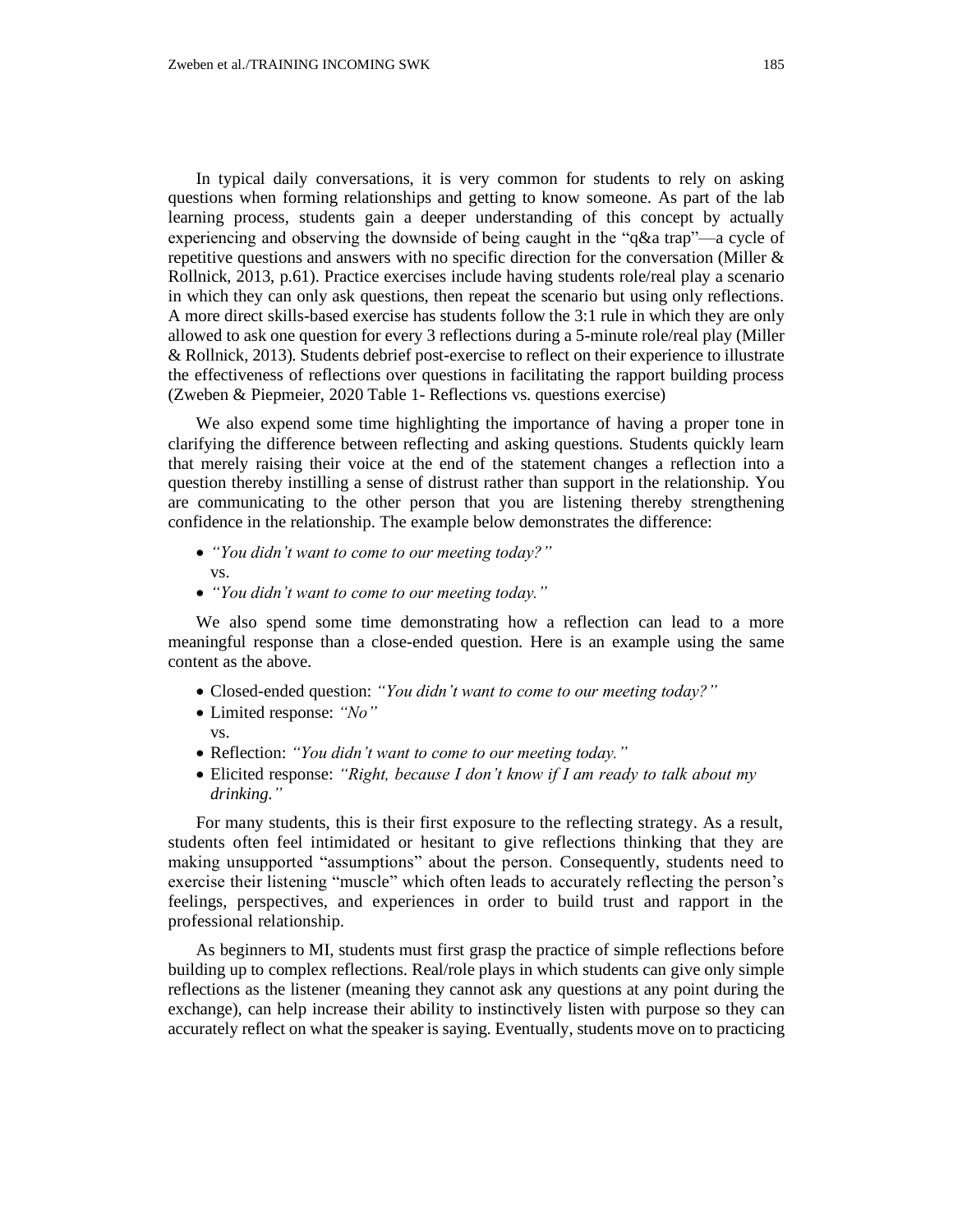complex reflections which do not simply repeat what the person says, but offer hypotheses that capture a deeper meaning behind their words:

- Statement: *"After a stressful day, I always end up drinking more than I should."*
- Simple reflection: *"Stress leads to excessive drinking."*
- Complex reflection: *"You are concerned about how you are managing stress with alcohol."*

*Effective questioning.* Students learn how to ask effective questions by distinguishing between open-ended and close-ended questioning. (Table 1-Open-ended questions exercise). Close-ended questions do not require as much attention as open-ended questions since they require "yes" or "no" answers (e.g., requesting factual information). In contrast, open-ended questions require more attention (i.e., active listening) since the objective is to elicit as much information (e.g., feelings, thoughts, concerns and related matters) as possible from the person—giving them more flexibility to expand on the conversation.

Students often encounter difficulty in recognizing that a question will be effectively evocative. In training, easily identifiable open-ended questions are helpful in enabling the person to think about change: *"Tell me more about…"* or *"What would life be like if…?"* Students learn that common close-ended questions such as *"Have you ever…?"* or *"Do you think…?"*do not have the same impact.

*MI-consistent vs. MI-inconsistent affirmations.* Affirmations are reflections that build upon a client's statements to emphasize their qualities, strengths, and/or accomplishments. They function as a way to strengthen autonomy and reinforce confidence and selfesteem/self-efficacy to enhance the client-practitioner relationship (Magill et al., 2018). A major challenge is to have students distinguish between "MI-consistent" and "MIinconsistent" affirmations. MI-consistent affirmations are accurate and specific reflective statements that are compatible with MI spirit (evocative, supporting autonomy and absolute worth, and demonstrating compassionate and genuine interest). Evidence of MIinconsistent affirmations are those that undermine the self-worth and confidence of the individual. These are characterized as conditional ("*If you continue to show up on time you might really benefit from the program.*"); patronizing *("I am surprised you made it thus far.*"); or judgmental ("*I believe you could do a good job if you put your mind to it.*"). Some affirmations are too vague or superficial ("*Sounds interesting*") to be of benefit to the person. MI-inconsistent affirmations are often associated with poor listening skills on the part of the practitioner and are counter-productive to rapport-building.

Another challenge for students is to employ affirmations that extrapolate positive qualities that go beyond what is explicitly shared by the client. These affirmations shed light on positive aspects of the client that lie just beneath the surface (i.e., "hidden strengths") or are not immediately noticed, evident, or considered by the client. Such affirmations are often described as having the client feel prized or celebrated (Kirschenbaum, 2009).

There are several activities that can be used to help students experience what it means to affirm "hidden strengths." One activity involves students giving affirmations based on client vignettes (Table  $1 -$  Affirmations exercise). Some of the vignettes are clearer in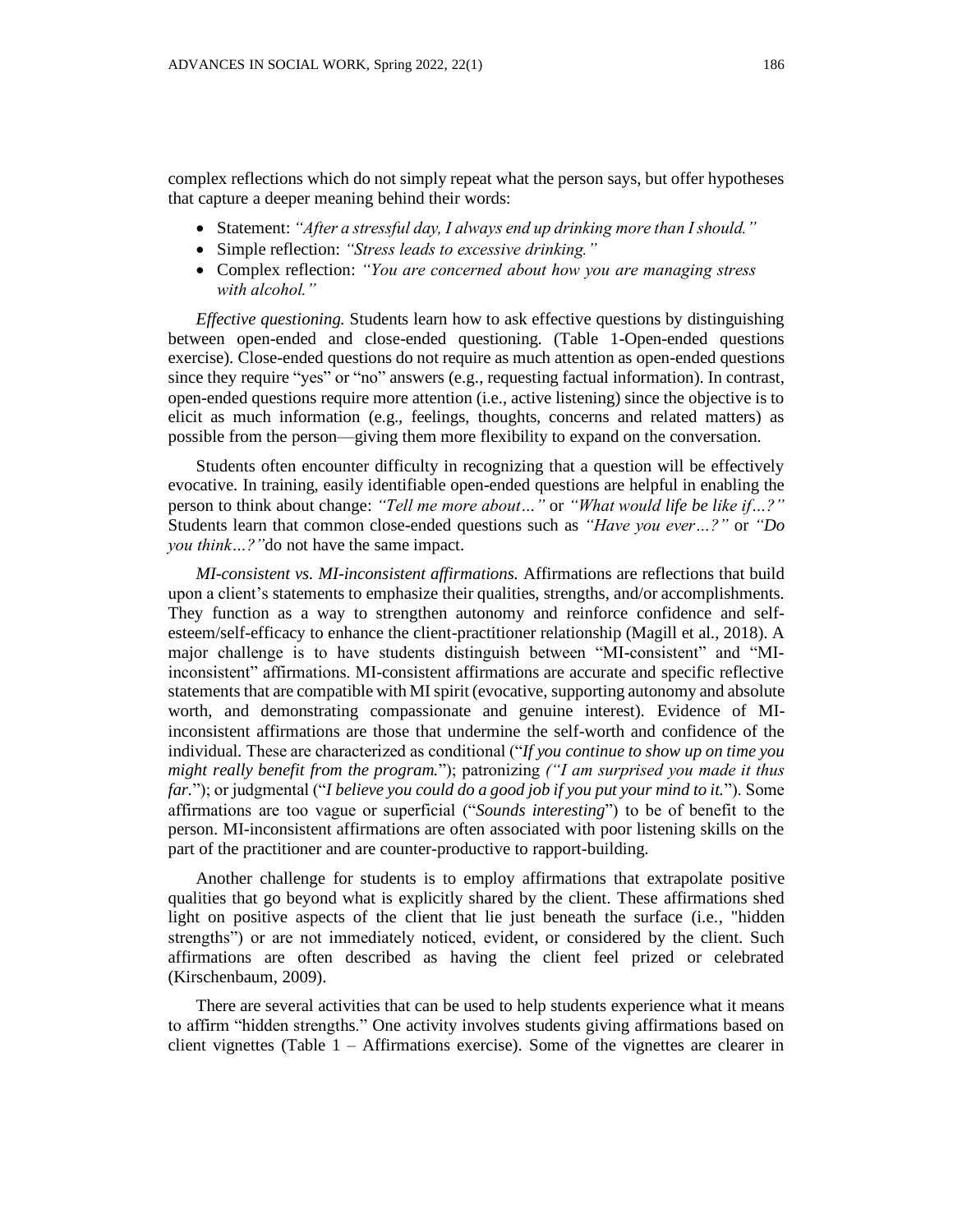highlighting positives (e.g., client who was homeless found housing); other vignettes are more challenging in that they do not include information that is immediately obvious as positive. This activity has students expand their perspective on how we can validate a person's absolute worth.

Based on our experiences in the labs, affirmations are often perceived differently among individuals coming from diverse backgrounds and experiences. Students are encouraged to explore the implications of how cultural and other factors play a significant role in how we choose to apply skills to be helpful to the person. It is important therefore, to help students understand the considerations involved in making effective use of affirmations to facilitate behavioral change.

# **Focusing: Identifying the Target Behavior and Change Goal**

In motivational interviewing it is necessary to identify a target behavior and a related goal to establish a direction for positive change. The goal must be a behavioral change the client is interested in pursuing that is specific and realistic and is consistent with the values of the client and the social work profession (e.g., becoming a better parent, becoming drug-free, having a healthier lifestyle, improving self-esteem, and related issues). Focusing is the process of narrowing down from multiple areas of concern to a single behavior for which change is intrinsic to the client's self-improvement/best interest and motivation. Focusing occurs after a trusting relationship has been established between client and practitioner.

The challenge for students is to set an agenda when there is little agreement between client and practitioner about the issues associated with the presenting problem and/or strategies needed to resolve these problems. For example, in discussing the presenting areas of concern such as marital or family conflict, other problems not initially recognized by clients may emerge, such as excessive alcohol use. In such situations, alcohol use may need to be addressed either concomitantly or sequentially in order to resolve the presenting problem.

It is helpful to employ MI strategies such as open-ended questions, reflections, affirmations, and summaries to help clarify uncertainties and misunderstandings in order to establish clinically meaningful goals. For example, some students may be placed in settings where the supervisor tasks them to address the client's substance use when the client is still uncertain, reluctant, or ambivalent about discussing the substance use. This is where the lab training is so pivotal for the student's development in the field. The student now possesses a skillset to guide and elicit the client to explore priorities and concerns eventually opening up the opportunity for them to recognize and accept the need to address their substance use problems. Using MI skills such as reflections, affirmations, and summaries, the student works collaboratively with the client to better prepare them to engage effectively in a helping relationship.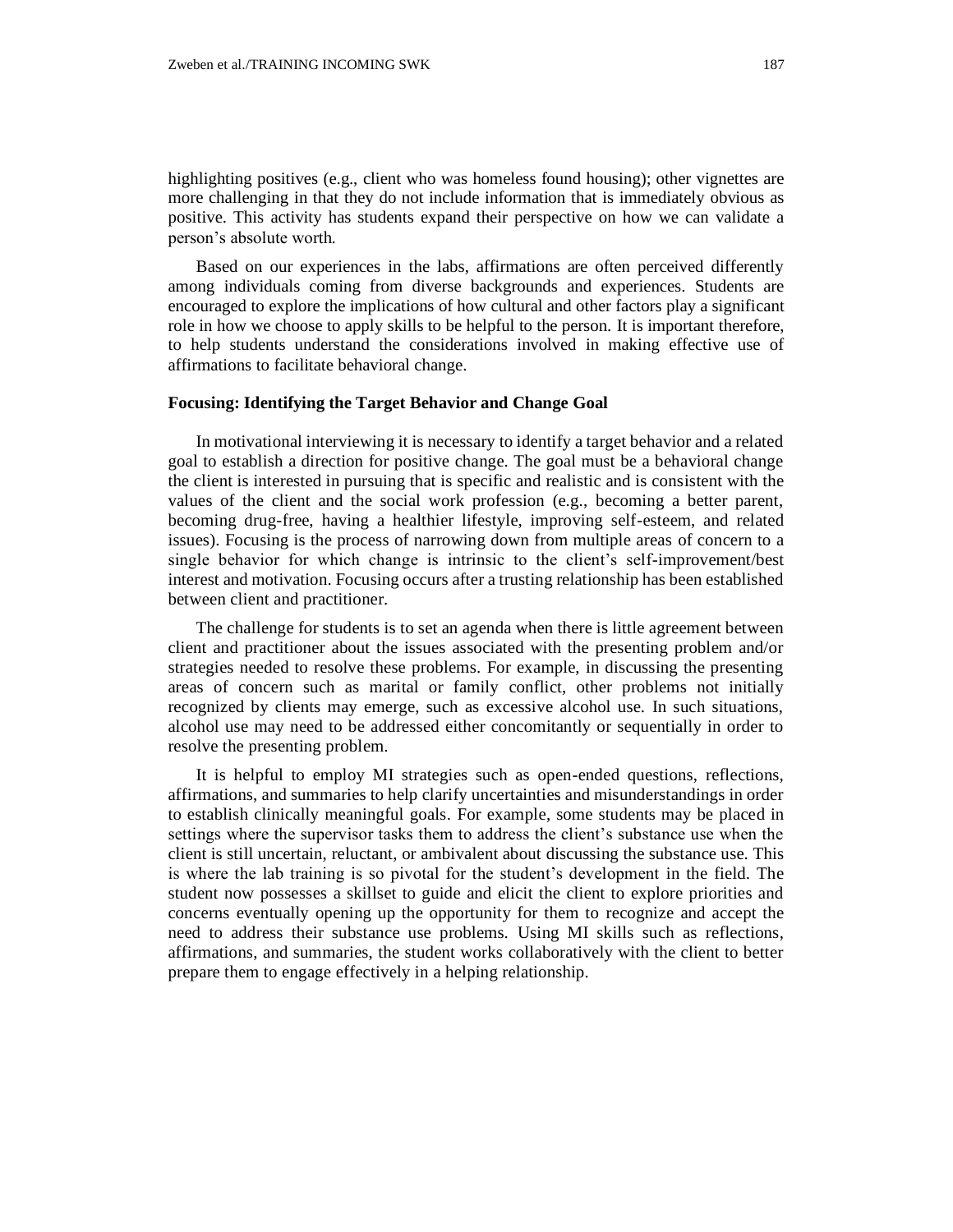#### **Understanding and Resolving Ambivalence about Change**

Resolving or reducing ambivalence is viewed as overcoming a struggle between two opposing sides that are associated with balancing the decision for making a behavioral change. Ambivalence is expressed by *change talk*, speech that is in favor of resolving the ambivalence by moving in the direction of positive change and *sustain talk*, speech that is not in favor of moving in the direction of positive change or maintaining the status quo (Miller & Rollnick, 2013). One side of the dilemma represents a desire to change the target behavior: "*I need to cut down on my drinking to maintain my job*." The other side represents no desire to change the behavior or a just wants to maintain the status quo: *"I could cut down my drinking if I really had to, but I don't see a reason to right now*." The goal here is to increase change talk and to reduce sustain talk to resolve ambivalence and achieve the behavioral goal. Simply put, the more one talks about changing, the less likely one will talk about not changing (Apodaca et al., 2016). Research has shown that such a process leads to positive behavioral change (Magill et al., 2018).

#### **Importance and Confidence in Facilitating Change Talk**

*Importance and confidence*. There are two issues that need to be considered in increasing change talk: (1) The perceived level of importance of changing a particular behavior (i.e., asking what matters) and (2) the perceived level of confidence in changing a particular behavior (i.e., doing what matters). Increasing both perceived importance and confidence levels enhances the probability of changing the target behavior. The challenge for students is to learn and practice strategies that will increase levels of importance and confidence to facilitate behavioral change. Students absorb these strategies by experimenting with them in dyadic exercises (Table 1-Evoking and responding to change talk exercise). These strategies are summarized below:

- Increasing importance (asking what matters): *"What do you think might need to change? How important is it to you to make it happen?"*
- Exploring values and priorities (asking what matters)*: "How do your values and goals concur with thoughts, ideas, and feeling about change?"*
- Looking back/exceptions (doing what matters): *"What did you do in the past to be successful?"*
- Envisioning/looking forward (doing what matters)**:** *"What would life be like when* (not *if*) *change occurs?"*
- Scaling question (doing what matters): "*On a scale of 1-10 how confident/ready are you to change?"…"Why did you not choose a lower number?" or "What would it take to move to a higher number?*

*Evoking and responding to change talk*. Once students hear change talk, it is important to reflect back what they hear and experience about the client's change statements. Other effective techniques include elaboration ("*Tell me more.*") and affirmations ("*It is exciting to see how positive you have become"* or *"Your hard work demonstrates a strong commitment to your family.*"). The idea here is that students do not miss the opportunity for encouraging and reinforcing positive behavioral change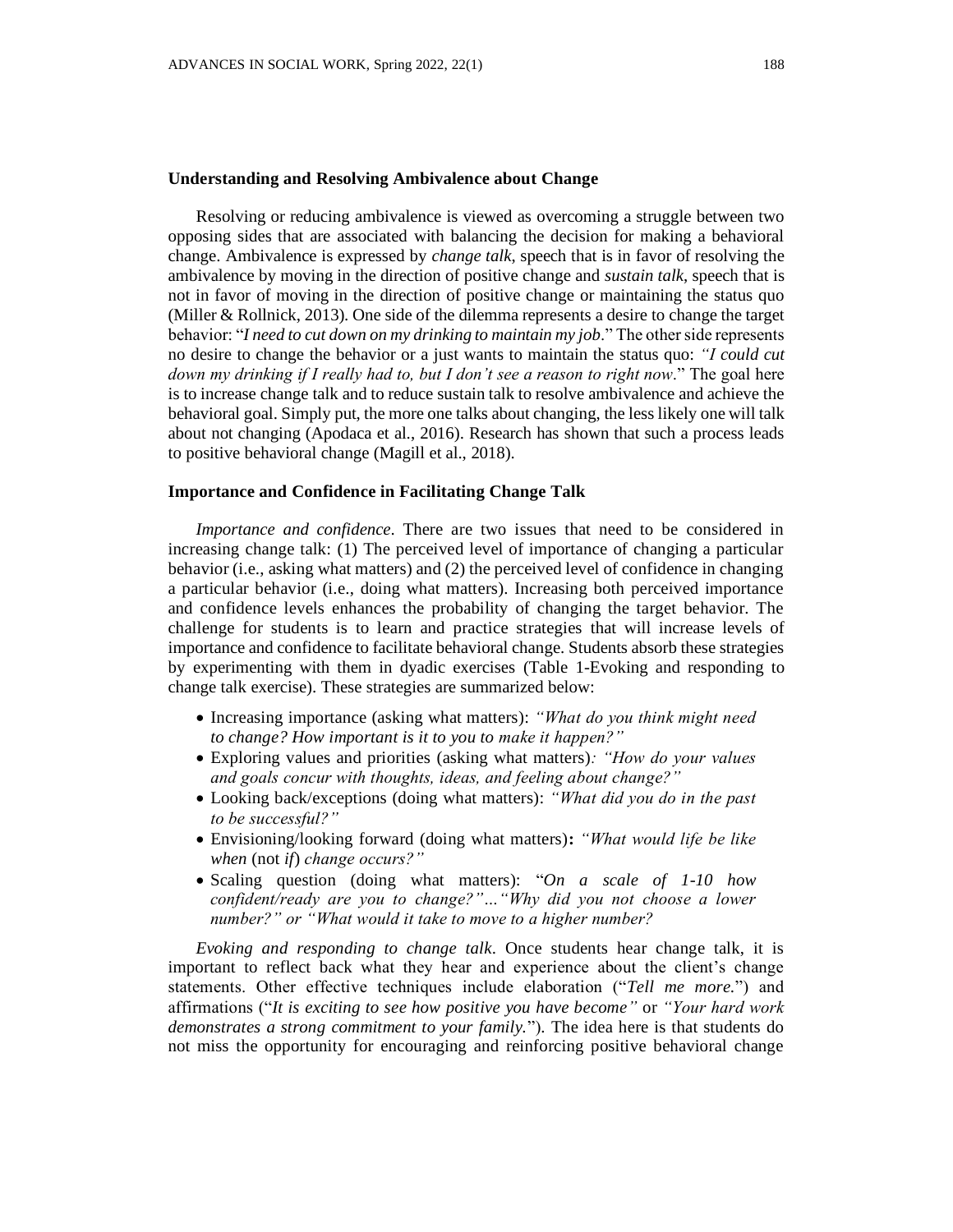speech. In short, students learn that they become the mirror for change talk which in turn helps reinforce and support more change speech.

*Reducing sustain talk*. In reducing sustain talk, it is important to have students demonstrate an understanding and acceptance of the client's ambivalence to change the status quo. Students practice slowing down the conversation to enable the client to contemplate their thoughts, ideas, perspectives, and experiences about the target behavior. Persons struggling with an aversive task may be better prepared to make a positive decision over time (Miller et al., 1992). Having more time enables them to process the information and a greater opportunity to receive support from concerned significant others resulting in more openness to change (Zweben & Zuckoff, 2002). Students can do this by listening intensely, using open-ended questions to slow down the process, and reflecting back the essence and meaning of what is being said (e.g., "*Let's slow down the conversation and take a step back*. *You are not really sure why you need to be here today. What is your understanding of the situation?"*) In accordance with experiential learning, *s*tudents exercise these strategies in the lab sessions before being introduced to the rationale for their use in MI.

A major difficulty encountered by students is dealing with situations in which there is a lot of sustain talk. Higher levels of sustain talk may be related to a disparity between practitioner and client with respect to understanding and accepting of the client's readiness for change (Prochaska & DiClemente, 1992). Students may try to implement some action steps when the client is still considering whether they are ready to take these next steps. In other words, the student may be too far ahead of "where the client is at" with respect to level of readiness for change. Students can become frustrated with clients who are not clearly open or ready for change which often leads to their attempting to persuade or convince the client to make the change.

In the above circumstances, it is important that students understand that their role as practitioner is not to persuade or convince the client to change. The person seeking help must be the one verbalizing the reasons, needs, commitment, and steps for change. One way in which students can visualize their roles is to have the group observe a real play between two classmates (i.e., listener and speaker) and then have the observing group provide feedback to their classmates (Table 1- Reducing sustain talk exercise). For example, students are asked to comment on whether the listener (practitioner) was employing a MI effective strategy such as "remaining alongside" (accepting and collaborating) with the speaker (client) during the exchange or was moving too far ahead (Miller & Rollnick, 2013). Another approach is to help students take a step back from the evoking process and return to one of the previous MI processes such as engaging (strengthening the client/practitioner relationship and supporting a safe and comfortable environment) or focusing (identifying, clarifying, modifying, or confirming the target behavior or goal). In some cases, it may ultimately be necessary to shift focus to another topic rather than continuing the difficult conversation ("*What else can we talk about today that might be helpful?"*).

*Discord.* Discord in the professional relationship is indicative of a high level of negative reactivity toward the practitioner on the part of the client typically resulting in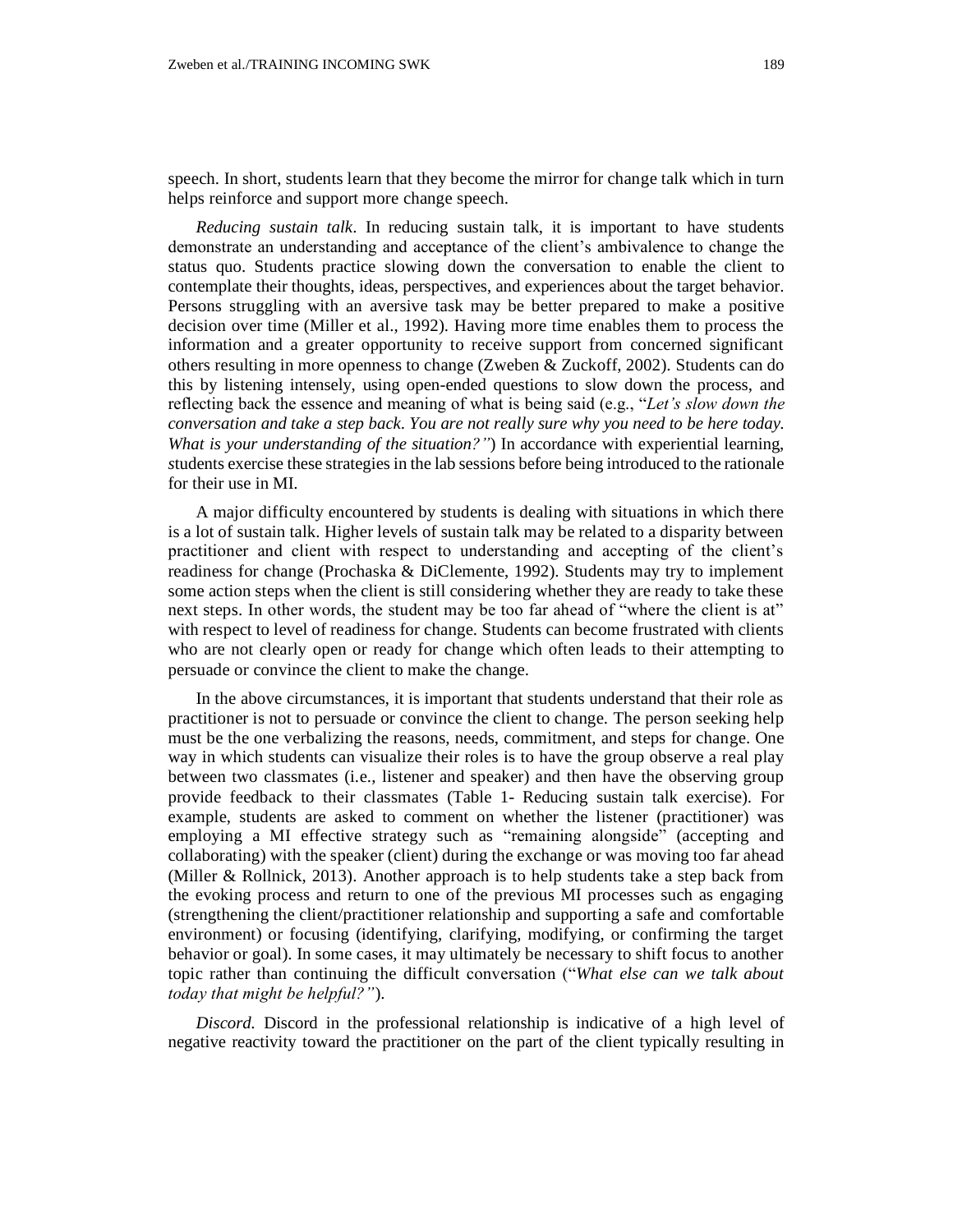poor outcomes (Miller & Rollnick, 2013). In this context, the dissonance pertains to the client's overall feelings that the practitioner is unable to (lacks competence), and/or unwilling (not motivated) to help them effectively address problematic issues. Frequent use of MI-inconsistent responses to sustain talk including confronting, blaming, shaming, or sarcasm often lead to discord.

Students practice different strategies that reduce or do not invite further discord or defensiveness on the part of the client. For example, students are presented with statements by clients expressing discord and then are asked to generate their own MIconsistent responses that they think would be most helpful in the situation (Table 1- Discord exercise). This is accomplished by learning how to meet the person "where they are at" (acceptance) to encourage and support the person's own ideas for change (supporting autonomy) and/or exploring options if the client is feeling stuck. Students are reminded not to tell or persuade the person to change themselves. In this way, students are able to help the client avoid withdrawing precipitously from the sessions and move further away from sustaining the status quo (Zweben & Zuckoff, 2002).

Client: *"These sessions are just a waste of time, they are going nowhere."*

Practitioner*: "You are frustrated that we are not progressing at the same pace that you were hoping* (reflecting)*. Let's work together on re-evaluating your options right now*  (options)*. Ultimately, the decision to change is up to you."* (supporting autonomy)

 $-$  or  $-$ 

*"I am sorry if I am not hearing you correctly* (accepting). *You have a number of options that you might want to consider* (exploring options)*. One option is to give the process more time. Another might be to move to another topic that might be helpful to discuss. Which do you prefer?."* (supporting autonomy)

# **Moving to Planning**

Students practice being attentive to clients who are ready to work collaboratively on a change plan. Signs of readiness to plan include a significant increase in the frequency and intensity of change talk and a reduction or softening of sustain talk. Listening for mobilizing statements signaling commitment, activation, and taking steps toward changing the status quo are all indicative of a high level of readiness to change (*"I will graduate from high school despite the lack of support I am receiving from my family." "I am ready to take these next steps so I can graduate."*)

Clients who are not ready to implement a change plan demonstrate increased levels of sustain talk or discord often resulting in canceled appointments without rebooking, no shows, tardiness, and/or guardedness in the sessions. Any improvement in change talk is balanced by equal levels of sustain talk indicating that the person is still in an ambivalent state about change, and as a result, may likely raise questions about the timeliness of planning. Persons exhibiting low levels of readiness about the change plan are more likely to exhibit poorer outcomes (Zweben & Piepmeier, 2020).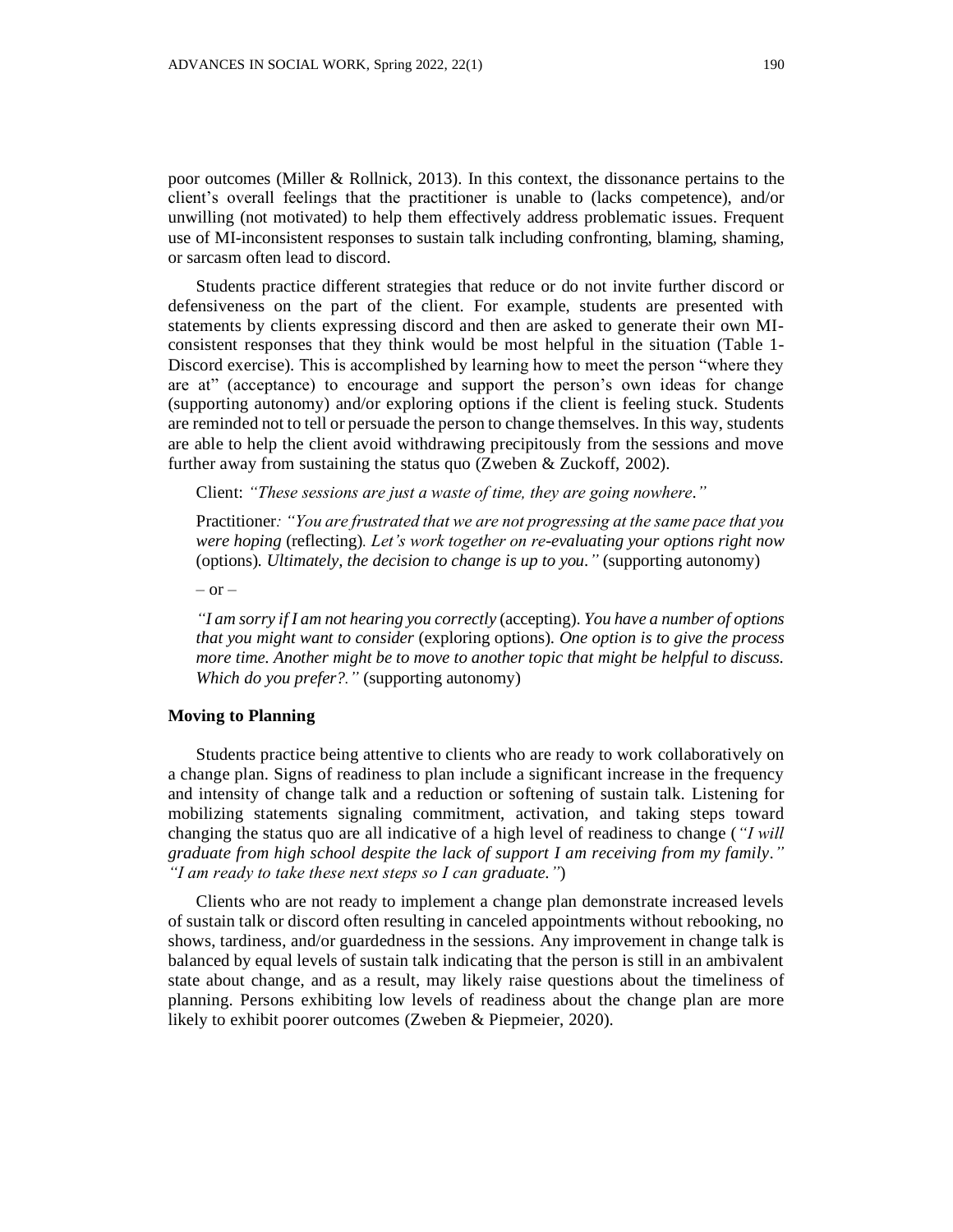Consequently, students practice reflective and listening skills to hear and reduce ambivalence about the change plan. No plan toward change will play out perfectly and consequently, students are instructed to explore the feasibility of the change plan. In dyadic exercises, students work together as speaker and listener to address unanticipated events or circumstances that might get in the way of an action plan (Table 1-Planning exercise). This will help prepare students to address setbacks if or when they occur. This approach is similar to a physician pre-emptively discussing potential side effects of a medication prior to the patient starting the prescription. In some cases, it may be more feasible to stay with the process of evoking change talk until the person meets the criteria for moving on to the planning stage.

If the ultimate goal appears to be overwhelming for the individual, students can identify and practice incremental steps to pursue. Consider the following examples: A person who is considering changing their drinking may be ready to set a goal of undertaking a brief period of abstinence (one week) before making a commitment to permanent abstinence; another person may decide to cut down on the amount of drinking before undergoing a sustained period of abstinence; and another individual may decide to drink at the local tavern rather than at home to avoid serious conflicts with family members - which in many cases will exacerbate the drinking. In other words, goals and strategies need to be client-centered, i.e., continuously modified and affirmed to facilitate movement in a positive direction of change.

# **Evaluation**

*Dyadic interview recordings*. At the end of the 7-week lab, all students are required to submit a 5-10-minute recording of themselves conducting a dyadic MI interview conducted with another student in the lab. Each student takes a turn playing both the speaker and listener during the real play interviews. The speaker identifies a problem or concerning behavior that is interfering or in direct conflict with something they value and that they are considering changing while feeling ambivalent about making the behavioral change. For example, the target behavior may be poor sleeping habits that are interfering with school performance or struggling with balancing work and school obligations. The listener is responsible for strategically using MI strategies to facilitate and elicit readiness and commitment language from the speaker about the behavioral change. Lab instructors assess students' consistent use of MI strategies in the listener role using a Dyadic Recording Coding Scheme (DRCS). The DRCS applies a 3-point rating scale (MI-inconsistent, MI-somewhat consistent, and MI-consistent) to each of the following domains: (a) MI spirit, (b) emphasizing autonomy, (c) open-ended questioning, (d) affirming, (e) reflecting, (f) evoking/responding to change talk, and (g) reducing sustain talk. The coding scheme was adapted from the Motivational Interviewing Skills Code (MISC; Miller et al., 2003). Final scores on the DRCS are determined by summing the score on each rated item and calculating a percent average. The purpose of this assessment is to serve as a marker of a student's progress in the lab. Higher scores on DRCS are indicative of greater adherence to the accurate and suitable use of MI strategies. The DRCS codebook offers comprehensive definitions of the domain items. A minimum score of 80% is required to receive a Certificate of Completion in the lab. In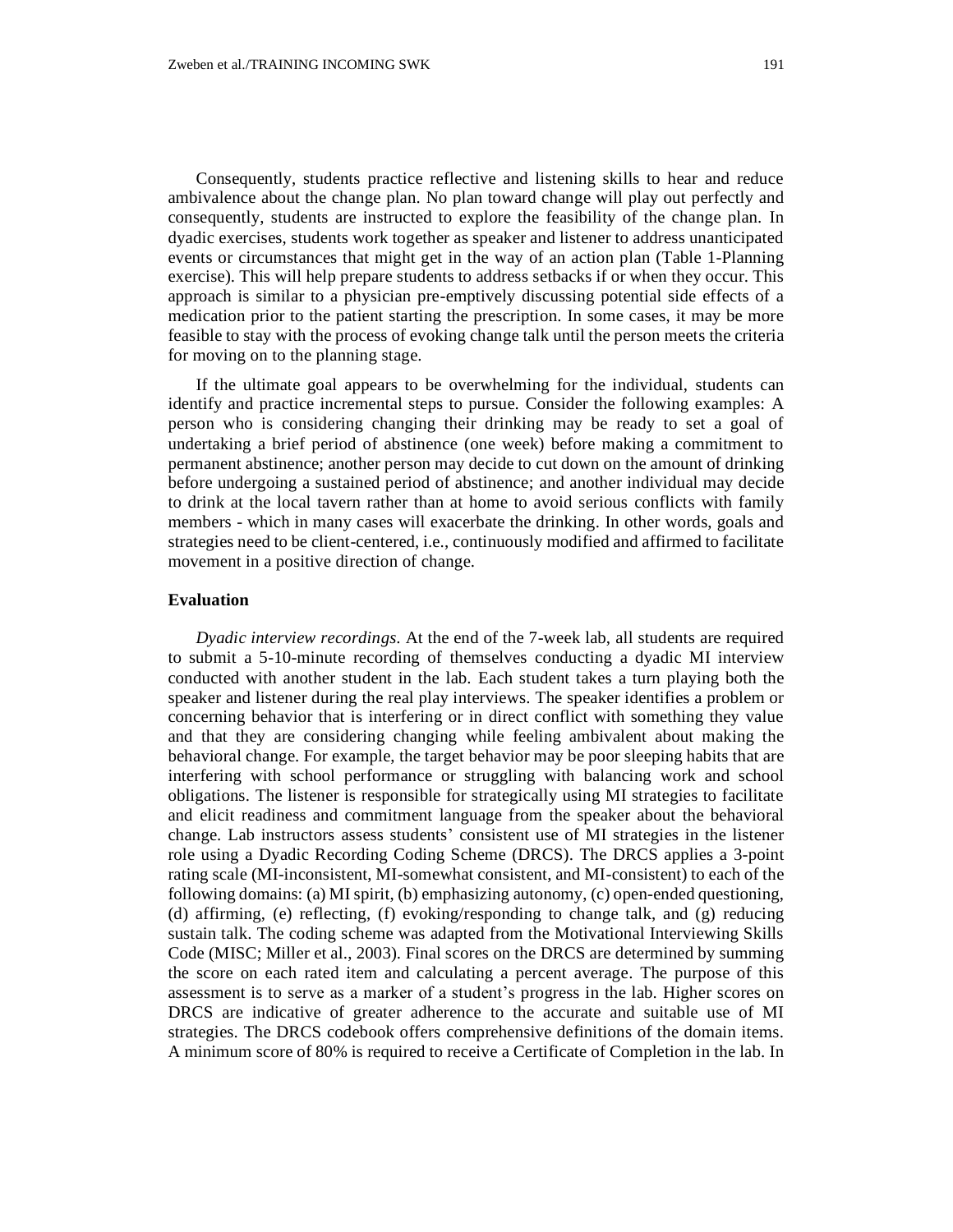addition to the scores, students receive written feedback on the items from the instructor to provide more detail on student strengths and areas of improvement.

We received data on dyadic interview recording scores from 13 out of 14 lab sections held in the fall semester, 2021. Of the 218 students participating in the 13 lab sections, only 1 student failed to meet the minimum required score. For students who met the minimum requirement on the DRCS, scores ranged from 80-100%. The average score on the DRCS was 92.4%, with a median score of 95%.

*Student evaluations*. All students complete a course evaluation at the end of each semester in which they rate the course and instructor performance. With regard to student ratings on the MI lab evaluations, we received data on 101 student responses from the spring semester 2020 course evaluations. Across all lab sections 96% of the students "agreed" or "strongly agreed" that the labs have improved their "social work knowledge and/or skills" and 84% of the students rated the labs as "better than average" or "outstanding". Similarly, we received data on 323 student responses in the fall 2020 semester course evaluations; 95% of the students "agreed" or "strongly agreed" that the labs have improved their "social work knowledge and/skills" and 80% rated the course as "better than average" or "outstanding." To obtain a better understanding of the impact of the labs on student learning, illustrative comments on the MI lab evaluations (spring and fall semesters 2020) are provided below:

*The lab forced me to zero-in on my speech and how to frame my questions.*

*MI is important to anyone in the field that requires a dialogue with a client.*

*Super important for me to learn practical skills in order to apply in future counseling.*

*Most important class that I've probably ever taken.* 

*Helpful for the foundation class especially for role plays.*

*So useful for field work.*

*Finding this lab to be incredibly instrumental in my learning and I honestly wish that the class times and course duration through the semester were longer. This is especially true for those of us that didn't get a field placement on time.* (Note: this situation occurred during the pandemic).

*Feedback from faculty and field instructors*. The MI labs have also received a favorable response from academic faculty and field instructors. Faculty teaching the foundation year courses report that students are more confident in conducting role/real plays and clearer in providing feedback on role/realplay assignments and video exercises using MI language (e.g., OARS) to communicate their concerns and support to instructors and classmates. Faculty also report that the MI labs have served as a "bridge" that connects field practice with classroom learning. Field instructors indicate that MI labs have helped students to work more effectively with diverse, vulnerable populations seen in their field placement settings. Students are better prepared to navigate challenging dialogues and cultivate working alliances with clients.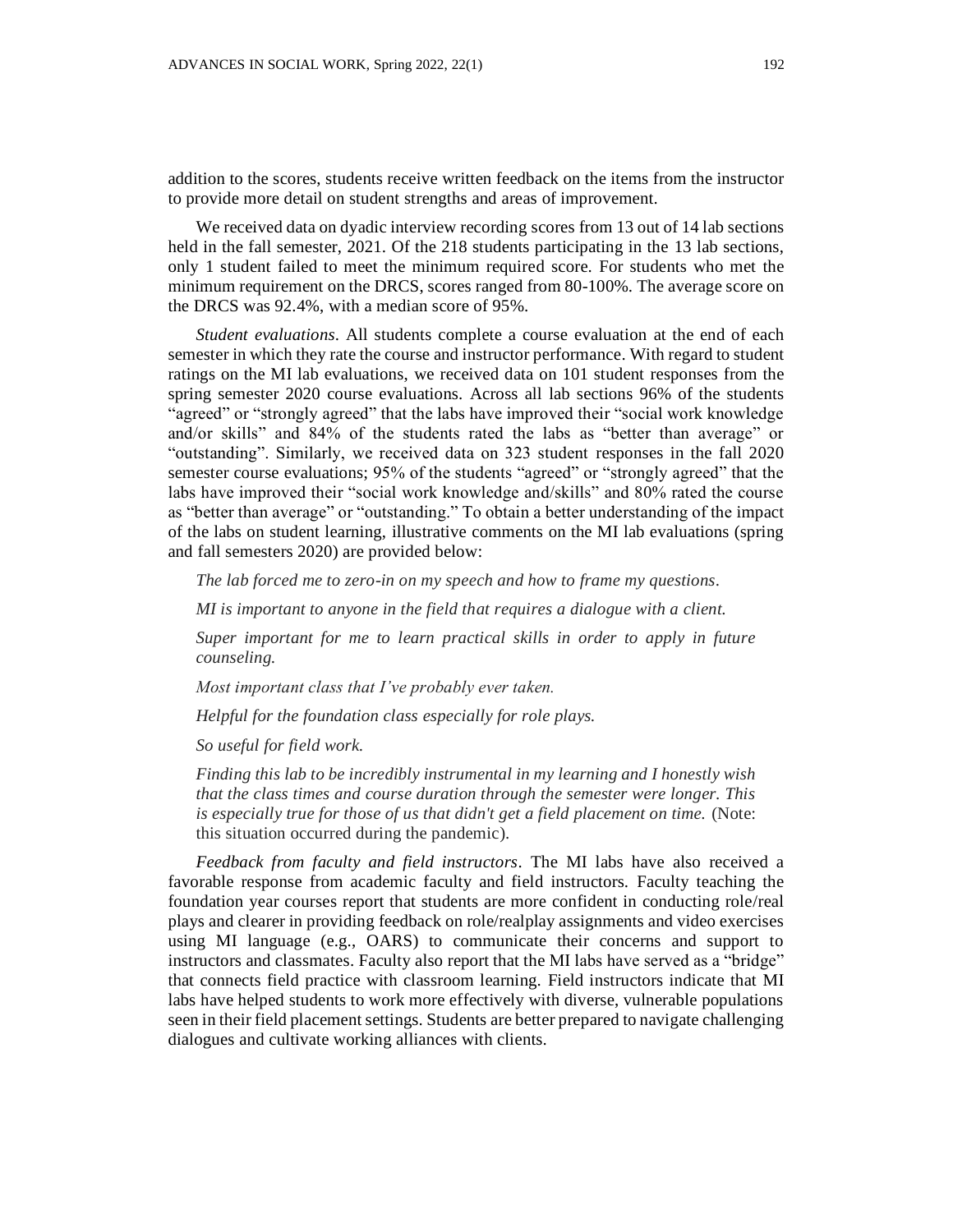#### **Implications and Conclusions**

We have developed and implemented an innovative, comprehensive MI skills-based training program for students entering an MSW degree program. Preliminary data derived on the DRCS reveal high ratings on the consistent use of MI skills to facilitate readiness and commitment to change. Ratings and comments on the MI course evaluations along with the feedback on the log assignments suggest that students were highly satisfied with the way in which the labs were conducted, helped to expand their repertoire of skill-building activities, and enabled them to become more confident, satisfied, and effective in addressing the needs of at-risk individuals seen in agency settings.

Both academic and field faculty affirm that the lab program has had a positive impact on student performance in their field placement opportunities and in their foundation year courses. Students have learned how to address roadblocks and other challenges (e.g., discord) encountered in working with clients in agency practice. Together, these preliminary findings show the labs to be an acceptable, feasible and valuable offering to incoming students and have a strong potential for improving the learning opportunities of social work students. We therefore recommend that the MI lab be considered a model for other schools of social work—many of whom are confronted with the challenges of preparing new students for agency practice.

### **References**

- Apodaca, T. R., Jackson, K. M., Borsari, B., Magill, M., Longabaugh, R., Mastroleo, N. R., & Barnett, N. P. (2016). Which individual therapist behaviors elicit client change talk and sustain talk in motivational interviewing. *Journal of Substance Abuse Treatment*, *61*, 60-65. <http://dx.doi.org/10.1016/j.jsat.2015.09.001>
- Bogo, M. (2015). Field education for clinical social work practice: Best practices and contemporary challenges. *Clinical Social Work Journal*, *43*(3), 317-324. <https://doi.org/10.1007/s10615-015-0526-5>
- Cheung, M., & Delavega, E. (2014). Five-way experiential learning model for social work education. *Social Work Education*, *33*(8), 1070-1087. <https://doi.org/10.1080/02615479.2014.925538>
- Gockel, A., & Burton, D. L. (2014). An evaluation of prepracticum helping skills training for graduate social work students. *Journal of Social Work Education*, *50*(1), 101-119.<https://doi.org/10.1080/10437797.2014.856234>
- Greeno, E. J., Ting, L., & Wade, K. (2016). Transfer of learning to the field: A followup with child welfare MSW students after an intensive clinical training. *Field Educator*, *6*, 1-15. [https://www.proquest.com/scholarly-journals/transfer-learning](https://www.proquest.com/scholarly-journals/transfer-learning-field-follow-up-with-child/docview/1836961725/se-2?accountid=10226)[field-follow-up-with-child/docview/1836961725/se-2?accountid=10226](https://www.proquest.com/scholarly-journals/transfer-learning-field-follow-up-with-child/docview/1836961725/se-2?accountid=10226)
- Hohman, M. (2021). *Motivational interviewing in social work practice* (2nd ed.) Guilford Press.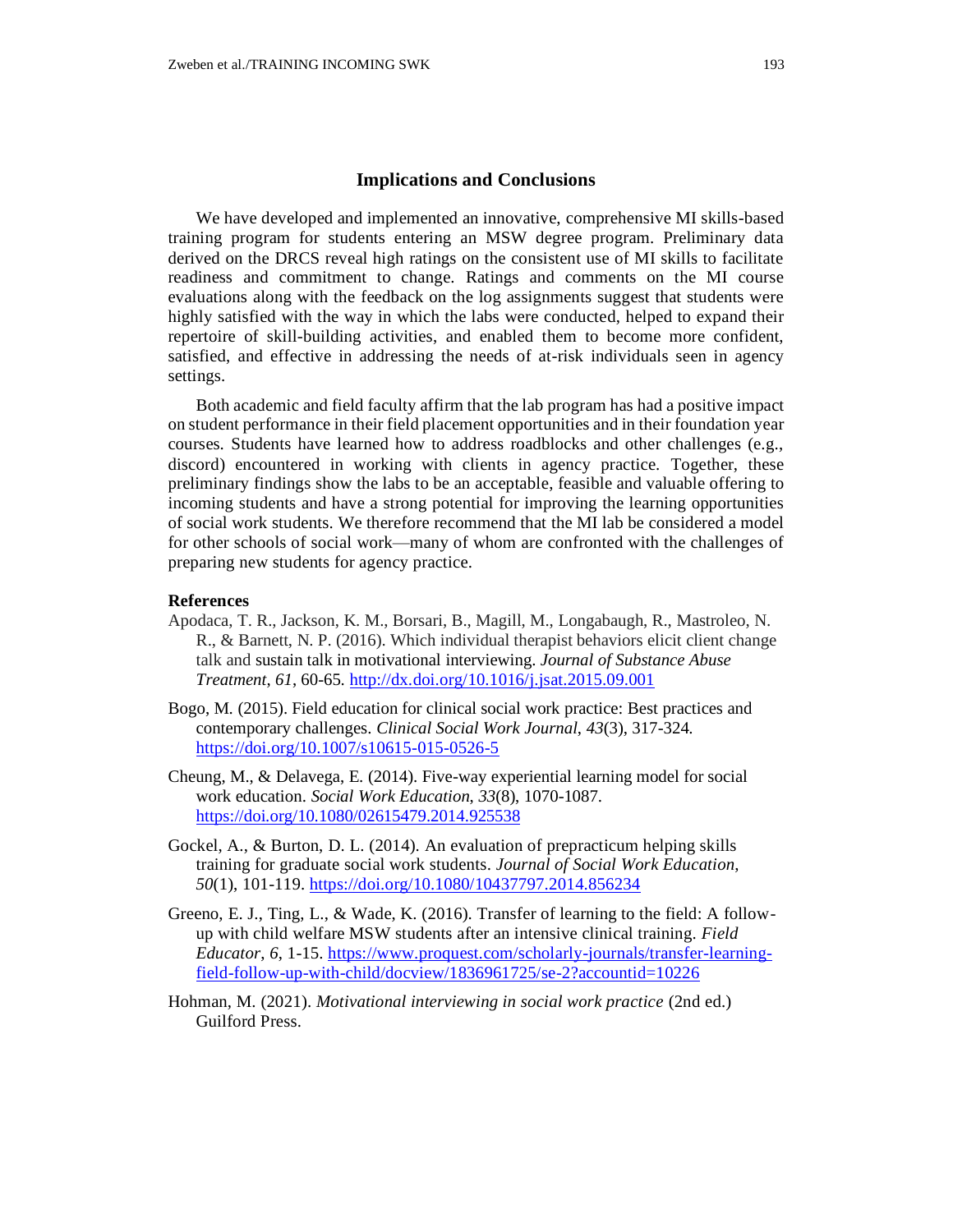- Hohman, M., Pierce, P., & Barnett, E. (2015). Motivational interviewing: An evidencebased practice for improving student practice skills. *Journal of Social Work Education*, *51*(2), 287-297.<https://doi.org/10.1080/10437797.2015.1012925>
- Huerta-Wong, J. E., & Schoech, R. (2010). Experiential learning and learning environments: The case of active listening skills. *Journal of Social Work Education*, *46*(1), 85-101. <https://doi.org/10.5175/JSWE.2010.200800105>
- Iachini, A. L., Lee, J., DiNovo, R., Lutz, A., & Frey, A. J. (2018). Integrating motivational interviewing into social work education: A practical example. *Journal of Social Work Education*, *54*(sup1), S103-S112. <https://doi.org/10.1080/10437797.2018.1434433>
- Jackson, M. S., Colvin, A. D., Bullock, A. N., & Qigy, L. (2020). Teaching practice skills to online MSW students: The blended skills lab model. *Advances in Social Work*, *20*(1), 172-183.<https://doi.org/10.18060/23614>
- Kirschenbaum, H. (2009). *The life and works of Carl Rogers*. American Counseling Association.
- Kourgiantakis, T., Sewell, K. M., & Bogo, M. (2019). The importance of feedback in preparing social work students for field education. *Clinical Social Work Journal, 47*, 124-133.<https://doi.org/10.1007/s10615-018-0671-8>
- Lewis, J., & Gibson, G. (1977). The teaching of social work skills: Towards a skill laboratory. *British Journal of Social Work*, *7*(2), 189-209. <https://www.jstor.org/stable/23696773>
- Lundahl, B. W., Kunz, C., Brownell, C., Tollefson, D., & Burke, B. L. (2010). A metaanalysis of motivational interviewing: Twenty-five years of empirical studies. *Research on Social Work Practice, 20*(2), 137-160. <https://doi.org/10.1177/1049731509347850>
- Madson, M. B., Loignon, A. C., & Lane, C. (2009). Training in motivational interviewing: A systematic review. *Journal of Substance Abuse Treatment*, *36*(1), 101-109. <https://doi.org/10.1016/j.jsat.2008.05.005>
- Magill, M., Apodaca, T. R., Borsari, B., Gaume, J., Hoadley, A., Gordon, J., Tonigan, S., & Moyers, T. (2018). A meta-analysis of motivational interviewing process: Technical, relational, and conditional process models of change. *Journal of Consulting and Clinical Psychology*, *86*(2), 140-157. <https://doi.org/10.1037/ccp0000250>
- Martino, S., Canning-Ball, M., Carroll, K. M., & Rounsaville, B. J. (2011). A criterionbased stepwise approach for training counselors in motivational interviewing. *Journal of Substance Abuse Treatment, 40*(4), 357-365. <https://doi.org/10.1016/j.jsat.2010.12.004>
- Miller, W. R., Forcehimes, A. A., & Zweben, A. (2019). *Treating addiction: A guide for professionals* (2nd ed.). Guilford Press.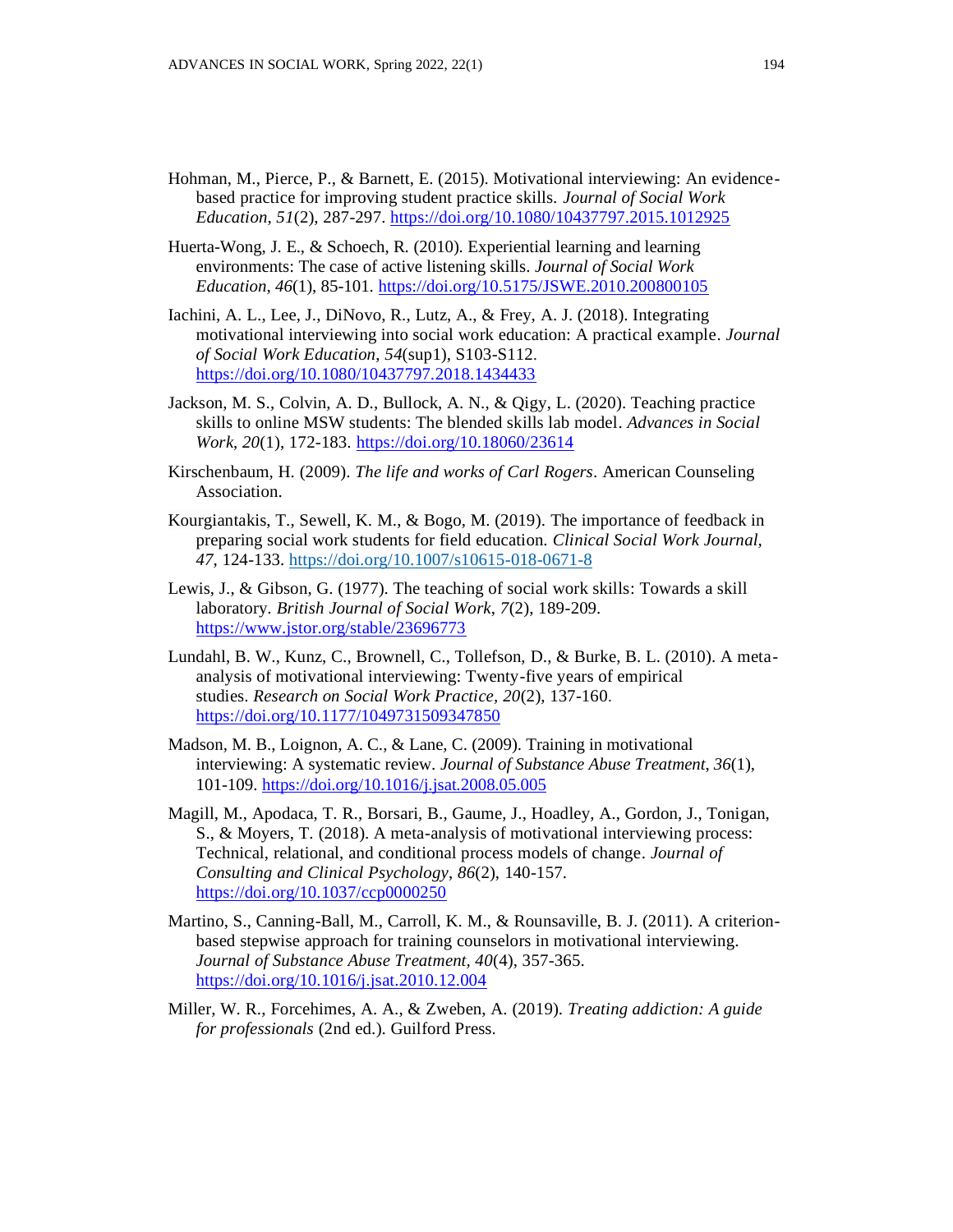- Miller, W. R., & Moyers, T. B. (2021). *Effective psychotherapists: Clinical skills that improve client outcomes.* Guilford Press.
- Miller, W. R., Moyers, T. B., Ernst, D., & Amrhein, P. (2003). *Manual for the motivational interviewing skill code (MISC), version 2.1*. *Center on Alcoholism, Substance Abuse, and Addictions.* University of New Mexico. <https://casaa.unm.edu/download/misc.pdf>
- Miller, W. R., & Rollnick S. (2013). *Motivational interviewing: Preparing people for change* (3rd ed.). Guilford Press.
- Miller, W. R., Yahne, C. E., Moyers, T. B., Martinez, J., & Pirritano, M. (2004). A randomized trial of methods to help clinicians learn motivational interviewing. *Journal of Consulting and Clinical Psychology*, *72*(6), 1050-1062. <https://doi.org/10.1037/0022-006X.72.6.1050>
- Miller, W. R., Zweben, A., DiClemente, C. C., & Rychtarik, R. G. (1992). *Motivational enhancement therapy manual: A clinical research guide for therapists treating persons with alcohol abuse and dependence* (Vol.2, Project MATCH Monograph Series). National Institute on Alcohol Abuse and Alcoholism. <https://pubs.niaaa.nih.gov/publications/projectmatch/match02.pdf>
- Mumm, A. M. (2006). Teaching social work students practice skills. *Journal of Teaching in Social Work,* 26(3-4), 71-89. [https://doi.org/10.1300/J067v26n03\\_05](https://doi.org/10.1300/J067v26n03_05)
- Pecukonis, E., Greeno, E., Hodorowicz, M., Park, H., Ting, L., Moyers, T., Burry, C., Linsenmeyer, D., Streider, F., Wade, K., & Wirt, C. (2016). Teaching motivational interviewing to child welfare social work students using live supervision and standardized clients: A randomized controlled trial. *Journal of the Society for Social Work and Research*, *7*(3), 479-505.<https://doi.org/10.1086/688064>
- Phillips, E. S., Wood, G. J., Yoo, J., Ward, K. J., Hsiao, S. C., Singh, M. I., & Morris, B. (2018). A virtual field practicum: Building core competencies prior to agency placement. *Journal of Social Work Education*, *54*(4), 620-640. <https://doi.org/10.1080/10437797.2018.1486651>
- Prochaska, J. O., & DiClemente, C. C. (1992). Stages of change in the modification of problem behaviors. In M. Hersen, R. M. Eisler, & W. R. Miller (Eds.), *Progress in behavioral modification* (pp. 184-212). Sycamore. [http://pascal](http://pascal-francis.inist.fr/vibad/index.php?action=getRecordDetail&idt=5449779)[francis.inist.fr/vibad/index.php?action=getRecordDetail&idt=5449779](http://pascal-francis.inist.fr/vibad/index.php?action=getRecordDetail&idt=5449779)
- Roulston, A., Cleak, H., & Vreugdenhil, A. (2018). Promoting readiness to practice: Which learning activities promote competence and professional identity for student social workers during practice. *Journal of Social Work Education*, *54*(2), 364-368. <https://doi.org/10.1080/10437797.2017.1336140>
- Schwalbe, C., Hoh, H., & Zweben, A. (2014). Sustaining motivational interviewing: A meta-analysis of training studies. *Addiction, 100*(8), 1287-1294. <https://doi.org/10.1111/add.12558>